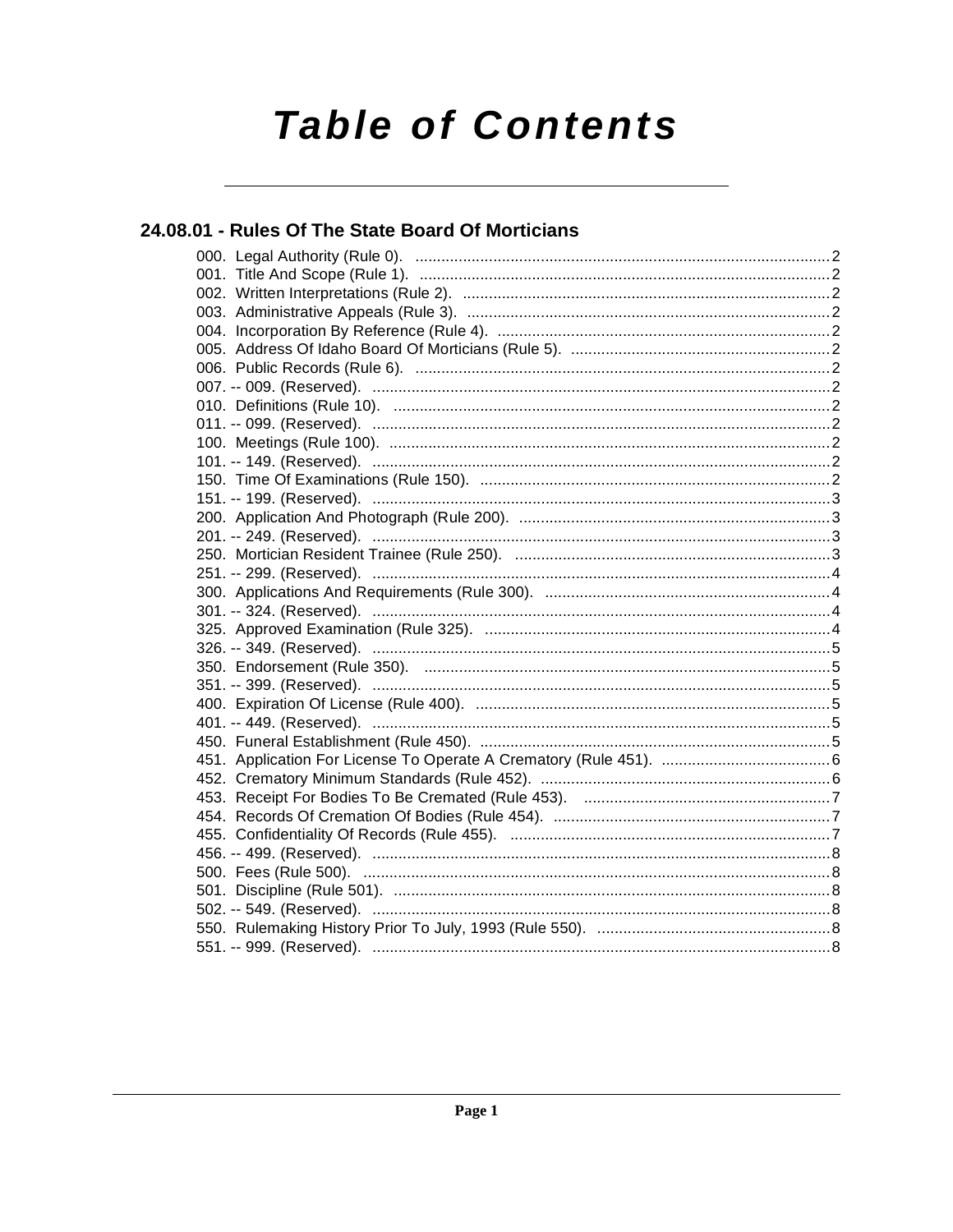#### **IDAPA 24 TITLE 08 CHAPTER 01**

#### **24.08.01 - RULES OF THE STATE BOARD OF MORTICIANS**

#### <span id="page-1-1"></span><span id="page-1-0"></span>**000. LEGAL AUTHORITY (RULE 0).**

The following rules have been adopted by the Idaho State Board of Morticians and the Chief, Bureau of Occupational Licenses in accordance with the provisions of Section 54-1106 and 54-1107, Idaho Code. (7-1-93)

#### <span id="page-1-2"></span>**001. TITLE AND SCOPE (RULE 1).**

These rules shall be cited as IDAPA 24.08.01, "Rules of the State Board of Morticians". (7-1-93)

#### <span id="page-1-3"></span>**002. WRITTEN INTERPRETATIONS (RULE 2).**

The board may have written statements that pertain to the interpretation of the rules of this chapter. Such interpretations, if any, are available for public inspection and copying at cost in the main office of the Bureau of Occupational Licenses. (3-13-02) Occupational Licenses.

#### <span id="page-1-4"></span>**003. ADMINISTRATIVE APPEALS (RULE 3).**

Administrative appeals shall be governed by the Administrative Procedure Act, Title 67, Chapter 52, Idaho Code. (3-13-02)

#### <span id="page-1-5"></span>**004. INCORPORATION BY REFERENCE (RULE 4).**

These rules do not incorporate by reference any document other than those sections of Idaho Code so referenced. (3-13-02)

#### <span id="page-1-6"></span>**005. ADDRESS OF IDAHO BOARD OF MORTICIANS (RULE 5).**

[The office of the Board of Morticians is located within the Bureau of Occupational Licenses, Owyhee Plaza, 1109](http://www2.state.id.us/ibol/mor) Main Street, Suite 220, Boise, Idaho 83702-5642. The phone number of the Board is (208) 334-3233. The Board's FAX number is (208) 334-3945. The Board's e-mail address is ibol@ibol.state.id.us. The Board's official web site is at www2.state.id.us/ibol/mor. (3-13-02)

#### <span id="page-1-7"></span>**006. PUBLIC RECORDS (RULE 6).**

The records associated with the Board of Morticians are subject to the provisions of the Idaho Public Records Act.<br>Title 9, Chapter 3, Idaho Code. (3-13-02) Title 9, Chapter 3, Idaho Code.

#### <span id="page-1-8"></span>**007. -- 009. (RESERVED).**

#### <span id="page-1-9"></span>**010. DEFINITIONS (RULE 10).**

<span id="page-1-14"></span>**01. Board**. The State Board of Morticians as prescribed in Section 54-1102, Idaho Code. (7-1-93)

**02.** Bureau. The Bureau of Occupational Licenses as prescribed in Sections 54-1106 and 67-2602, Idaho Code. (3-13-02) Idaho Code. (3-13-02)

#### <span id="page-1-10"></span>**011. -- 099. (RESERVED).**

#### <span id="page-1-15"></span><span id="page-1-11"></span>**100. MEETINGS (RULE 100).**

The board shall hold meetings on the third Tuesdays of July and January of each year. The annual election of officers will be held during the July meeting. The chairman of the board shall preside at all meetings, appoint all committees, and perform all the functions incidental to the office of chairman. (7-1-93) and perform all the functions incidental to the office of chairman.

#### <span id="page-1-12"></span>**101. -- 149. (RESERVED).**

#### <span id="page-1-16"></span><span id="page-1-13"></span>**150. TIME OF EXAMINATIONS (RULE 150).**

Examinations will be held semi-annually in Boise, on the third (3rd) Tuesday of July and January, or at other times or places as the Board may determine.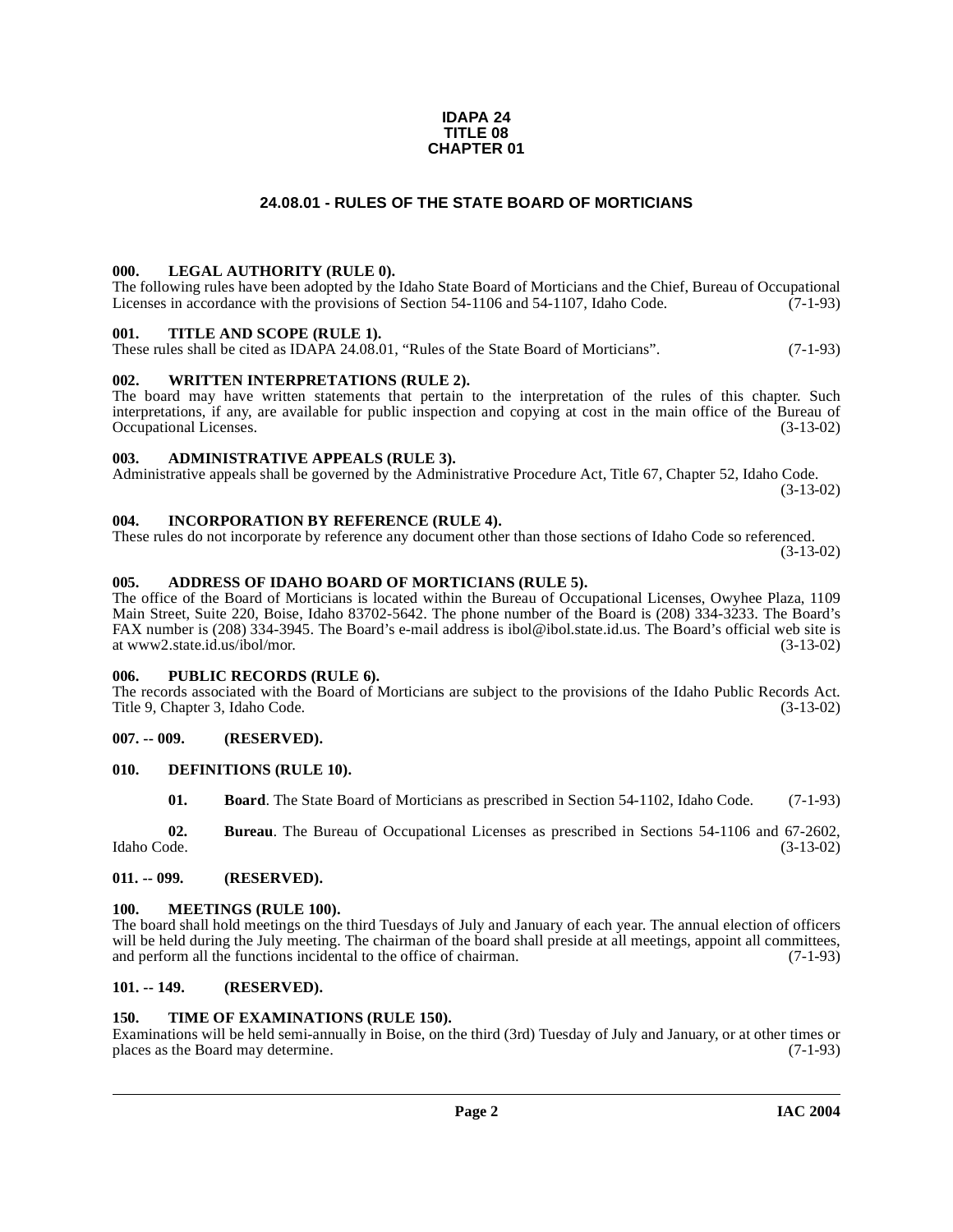#### <span id="page-2-0"></span>**151. -- 199. (RESERVED).**

#### <span id="page-2-4"></span><span id="page-2-1"></span>**200. APPLICATION AND PHOTOGRAPH (RULE 200).**

Application must be postmarked sixty (60) days prior to the date of examination, and must be accompanied by an unmounted passport photograph of the applicant, taken within three (3) months preceding the date of application. (3-13-02)

#### <span id="page-2-2"></span>**201. -- 249. (RESERVED).**

#### <span id="page-2-7"></span><span id="page-2-3"></span>**250. MORTICIAN RESIDENT TRAINEE (RULE 250).**

**Definition**. The term "Mortician Resident Trainee" as herein used is a person who is engaged in learning the practice of embalming and/or the profession of mortuary science. Training shall be understood to mean diligent attention to the subject matter in the course of regular and full-time paid employment. Full-time employment shall mean a minimum of thirty-six (36) hours per week for fifty (50) weeks per year within the mortuary where the sponsoring resident mortician is practicing. It shall be further required that at least three-fourths (3/4) of the training period consists of a sponsoring licensed mortician instructing and demonstrating practices and procedures to increase knowledge of the service performed by a mortician as defined in Chapter 11, Title 54-1102 Section A., Idaho Code. A Mortician Resident Trainee shall not sign a death certificate as provided under Idaho law. For the balance of the required hours it would be the responsibility of the sponsoring mortician, or his licensed appointee, to be immediately available for consultation with the trainee. All training must be served in the state of Idaho. (3-18available for consultation with the trainee. All training must be served in the state of Idaho.

<span id="page-2-9"></span>**02.** Sponsoring Mortician. A practicing mortician within the state of Idaho who is duly registered as such with the Bureau of Occupational Licenses and assumes responsibility for the proper supervision and instruction of a "Resident Mortician Trainee". (7-1-93)

<span id="page-2-5"></span>**03. Eligibility To Be Licensed**. No person shall be eligible to be licensed as a "Mortician Resident Trainee" who has practiced as a resident trainee or apprentice for a total cumulative period of more than two (2) years in the state of Idaho. For purposes of accounting for total cumulative training as a "Mortician Resident Trainee" the sponsoring mortician is required to notify the bureau at the beginning and termination of the training period. When a "Mortician Resident Trainee" has completed his training, he must proceed to qualify as a licensed "Mortician" within the following three (3) year period or show good reason for further delay. (7-1-93)

<span id="page-2-8"></span>

| - 04. | <b>Resident Trainee Applicants To Qualify.</b> | $(7-1-93)$ |
|-------|------------------------------------------------|------------|
|       |                                                |            |

| a. | Must be a least eighteen (18) years of age. | $(7-1-93)$ |
|----|---------------------------------------------|------------|
|----|---------------------------------------------|------------|

**b.** Must be of good moral character. (7-1-93)

**c.** Must have graduated from an accredited high school or have received an equivalent education as ed by the standards set and established by the state board of education. (7-1-93) determined by the standards set and established by the state board of education.

**d.** A photo as specified in Section 200 above. (3-13-02)

**e.** The effective date of the resident training shall be determined by the board at its next meeting. In no case shall it be prior to the date the application, together with the required fees, are received in the office of Occupational License Bureau. (7-1-93)

**f.** Resident mortician training must be served under the direction of a qualified full time resident n licensed and practicing in Idaho. (7-1-93) mortician licensed and practicing in Idaho.

**g.** Complete resident training affidavits showing time served, the number of bodies embalmed.

(7-1-93)

- **h.** The applicant must appear in person before the board before licensure may be completed. (7-1-93)
- <span id="page-2-6"></span>**05. Interruption In Training**. An interruption in training of sixty (60) days or more constitutes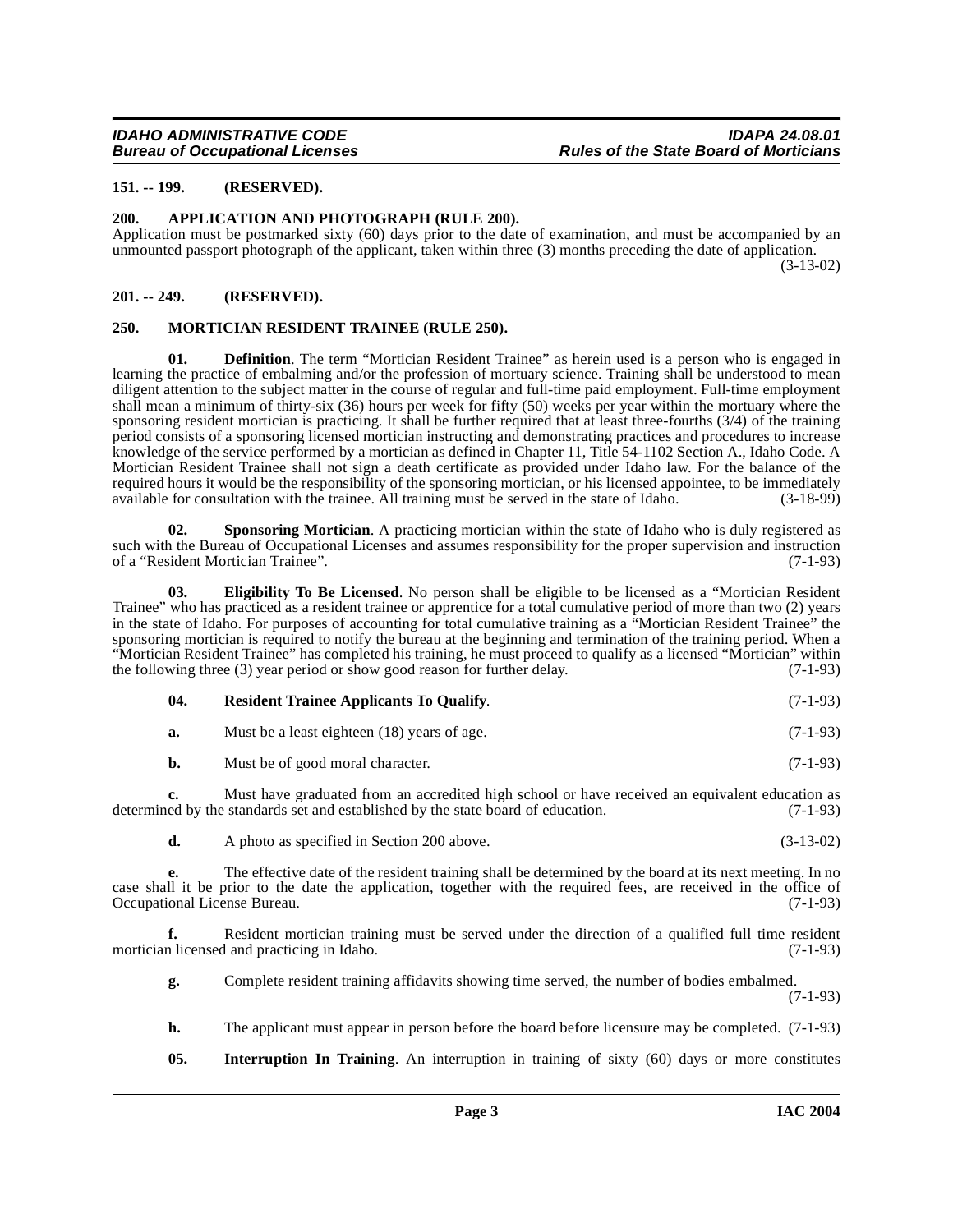termination of training. (7-1-93)

#### <span id="page-3-0"></span>**251. -- 299. (RESERVED).**

#### <span id="page-3-5"></span><span id="page-3-1"></span>**300. APPLICATIONS AND REQUIREMENTS (RULE 300).**

In order to be admitted to the examination, the applicant must submit an application on a form approved by the Board with the required fees documenting proof of having completed the training period as prescribed by law and these rules, and meet the specific requirements for license as set forth in Section 54-1109 of the Idaho Code as follows:

(3-16-04)

<span id="page-3-4"></span>**01.** Age. Applicant must have attained the age of twenty-one (21) years by the time of examination. (7-1-93)

<span id="page-3-9"></span><span id="page-3-8"></span>**02. Moral Character**. Must be of good moral character. (7-1-93)

**03. Educational Requirements**. Must have completed and received credit for at least sixty (60) semester hours or ninety (90) quarter hours instruction in a duly accredited college or university and has obtained at least a C grade average for all courses of instruction; provided, however, at least three-fourths (3/4) of all such credits must be for courses in fields of liberal arts, business or science directly relating to the knowledge required to successfully compete in the field of mortuary science. In questionable cases the decision of the board shall be final. These requirements shall be in addition to and not considered a part of the successful completion of an accredited embalming school for those pursuing licensure as a mortician. (3-16-04) embalming school for those pursuing licensure as a mortician.

**a.** Applicants pursuing licensure as a mortician must also document successful completion of an embalming college accredited by the Americian Board of Funeral Service Education, Inc. or an embalming college approved by the Board. (3-16-04)

**b.** Applicants pursuing licensure as a funeral director must also document completion of at least fifteen (15) semester credit hours from a mortuary college accredited by the American Board of Funeral Service Education, Inc., or document such credits as may otherwise be approved by the Board. An approved course of study shall include business law, psychology, sociology, funeral service counseling, funeral service management and other classes that relate to conducting funeral business. (3-16-04)

<span id="page-3-7"></span>**04. Completion Of One Year As A Resident Trainee**. Must have served one (1) year as required by a resident trainee and receive certification from a sponsoring mortician in Idaho. (3-16-04) statute as a resident trainee and receive certification from a sponsoring mortician in Idaho.

**a.** Trainees pursuing licensure as a mortician must document having assisted in embalming at least ive (25) dead human bodies under the supervision of a sponsoring mortician. (3-16-04) twenty-five (25) dead human bodies under the supervision of a sponsoring mortician.

**b.** Applicants pursuing licensure as a funeral director must document having assisted in making at least twenty-five (25) funeral arrangements and in conducting twenty-five (25) funerals under the supervision of a sponsoring mortician. (3-16-04)

**05. Examination**. Each applicant for mortician or funeral director licensure must successfully pass the amination approved by the Board. (3-16-04) entire examination approved by the Board.

#### <span id="page-3-2"></span>**301. -- 324. (RESERVED).**

#### <span id="page-3-6"></span><span id="page-3-3"></span>**325. APPROVED EXAMINATION (RULE 325).**

| Applicants for licensure shall successfully pass the examinations set forth below. | $(3-16-04)$ |
|------------------------------------------------------------------------------------|-------------|
|------------------------------------------------------------------------------------|-------------|

**01. Mortician Examination**. The Mortician examination shall consist of: (3-16-04)

**a.** All sections of the International Conference of Funeral Service Examining Board's National Board (3-16-04) Examination; and

**b.** The examination of the laws and rules of the state of Idaho relating to the care, disinfection,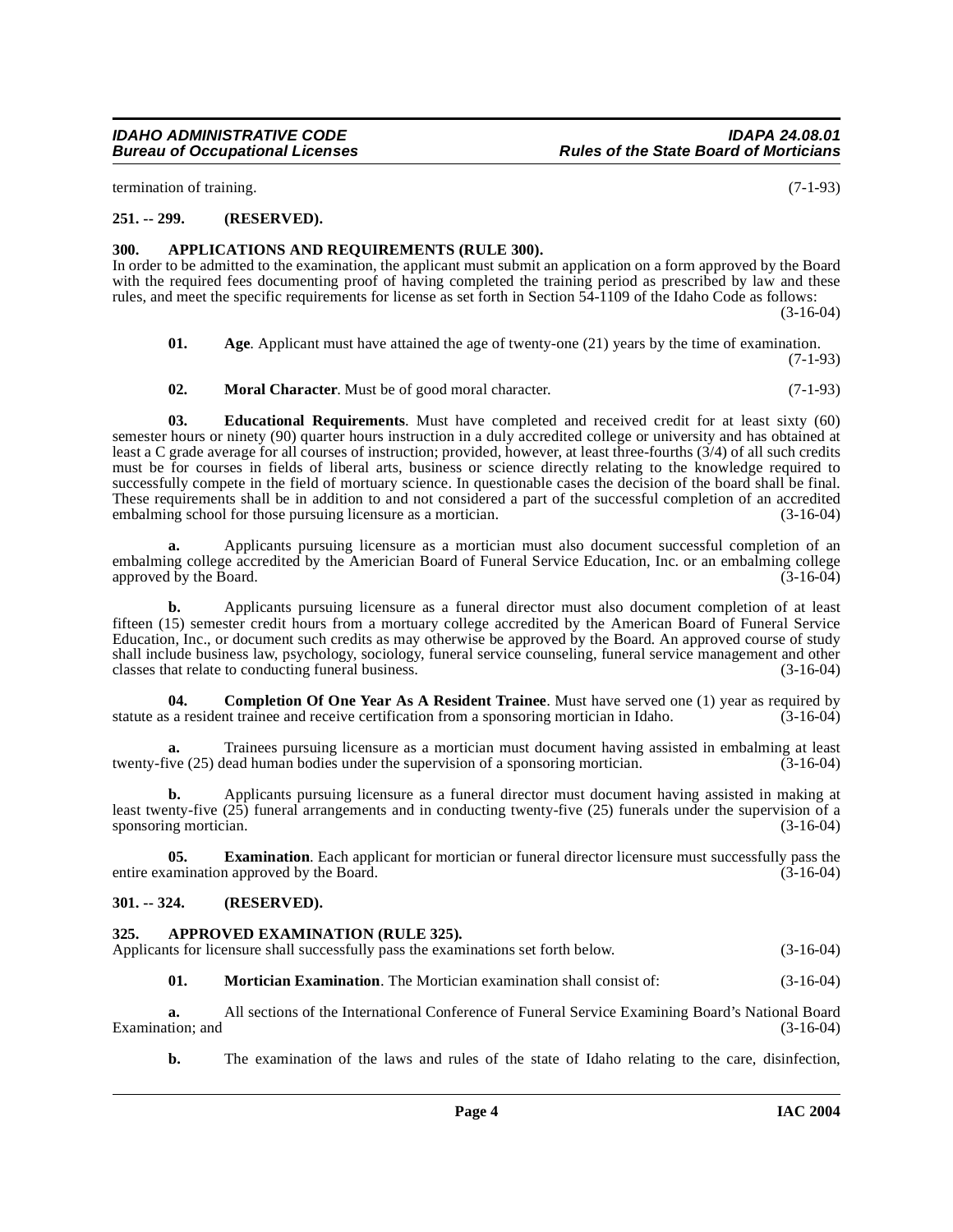preservation, burial, transportation, or other final disposition of human remains; and (3-16-04)

**c.** The examination of the rules of the Department of Health and Welfare relating to infectious diseases and quarantine. (3-16-04)

**02. Funeral Director**. The funeral director examination shall consist of: (3-16-04)

**a.** The Arts section of the International Conference of Funeral Service Examination Board's National (3-16-04) Board Examination; and

**b.** The examination of the laws and rules of the state of Idaho relating to the care, disinfection, tion, burial, transportation, or other final disposition of human remains; and (3-16-04) preservation, burial, transportation, or other final disposition of human remains; and

**c.** The examination of the rules of the Idaho Department of Health and Welfare relating to infectious diseases and quarantine. (3-16-04)

<span id="page-4-12"></span>**03. Grading**. The required average grade to pass the examination is seventy-five percent (75%). Provided further, that where the applicant has a score of less than seventy percent (70%) in one (1) or more subjects, such applicant shall not be passed, notwithstanding that his average mark may be higher than seventy-five percent (75%), however, should the applicant apply for reexamination he may, by board approval, be required to retake only that portion of the examination which he failed in previous examination. (3-16-04)

#### <span id="page-4-0"></span>**326. -- 349. (RESERVED).**

#### <span id="page-4-8"></span><span id="page-4-1"></span>**350. ENDORSEMENT (RULE 350).**

Refer to Section 54-1109(3) and (4), Idaho Code. (3-16-04)

#### <span id="page-4-2"></span>**351. -- 399. (RESERVED).**

#### <span id="page-4-9"></span><span id="page-4-3"></span>**400. EXPIRATION OF LICENSE (RULE 400).**

All licenses shall expire each year and will be cancelled if not renewed by payment of the required fee before the birthdate of the license holder. There will be no grace period. (3-16-04) birthdate of the license holder. There will be no grace period.

#### <span id="page-4-4"></span>**401. -- 449. (RESERVED).**

#### <span id="page-4-10"></span><span id="page-4-5"></span>**450. FUNERAL ESTABLISHMENT (RULE 450).**

<span id="page-4-6"></span>**01. Branch Or Satellite Facility**. A newly licensed establishment operated as a branch or satellite facility must meet the same requirement for licensure as if it were operated independently. It will be required to provide an operating room and necessary equipment for embalming, a display room for caskets, a chapel where funeral or other religious ceremonies may be held and a room for viewing and visitation. (7-1-93) funeral or other religious ceremonies may be held and a room for viewing and visitation.

<span id="page-4-7"></span>**02. Change In Ownership Or Location**. Any change in the ownership or location of a funeral establishment shall constitute a new funeral establishment for the purposes of licensure. (7-1-93)

**03. Funeral Firm**. Every funeral firm in the state of Idaho and/or licensee thereof shall give or cause to be given to the person or persons making funeral arrangements or arranging for the disposition of the dead human body at the time of said arrangements and prior to rendering that service or providing that merchandise, a written statement showing to the extent then known the following: (7-1-93)

<span id="page-4-11"></span>**a.** The price of the service that the person or persons have selected and what is included therein.

(7-1-93)

**b.** The prices of each of the supplementary items of service and/or merchandise requested. (7-1-93)

**c.** The amount involved for each of the items for which the firm will advance monies as an odation for the family. (7-1-93) accommodation for the family.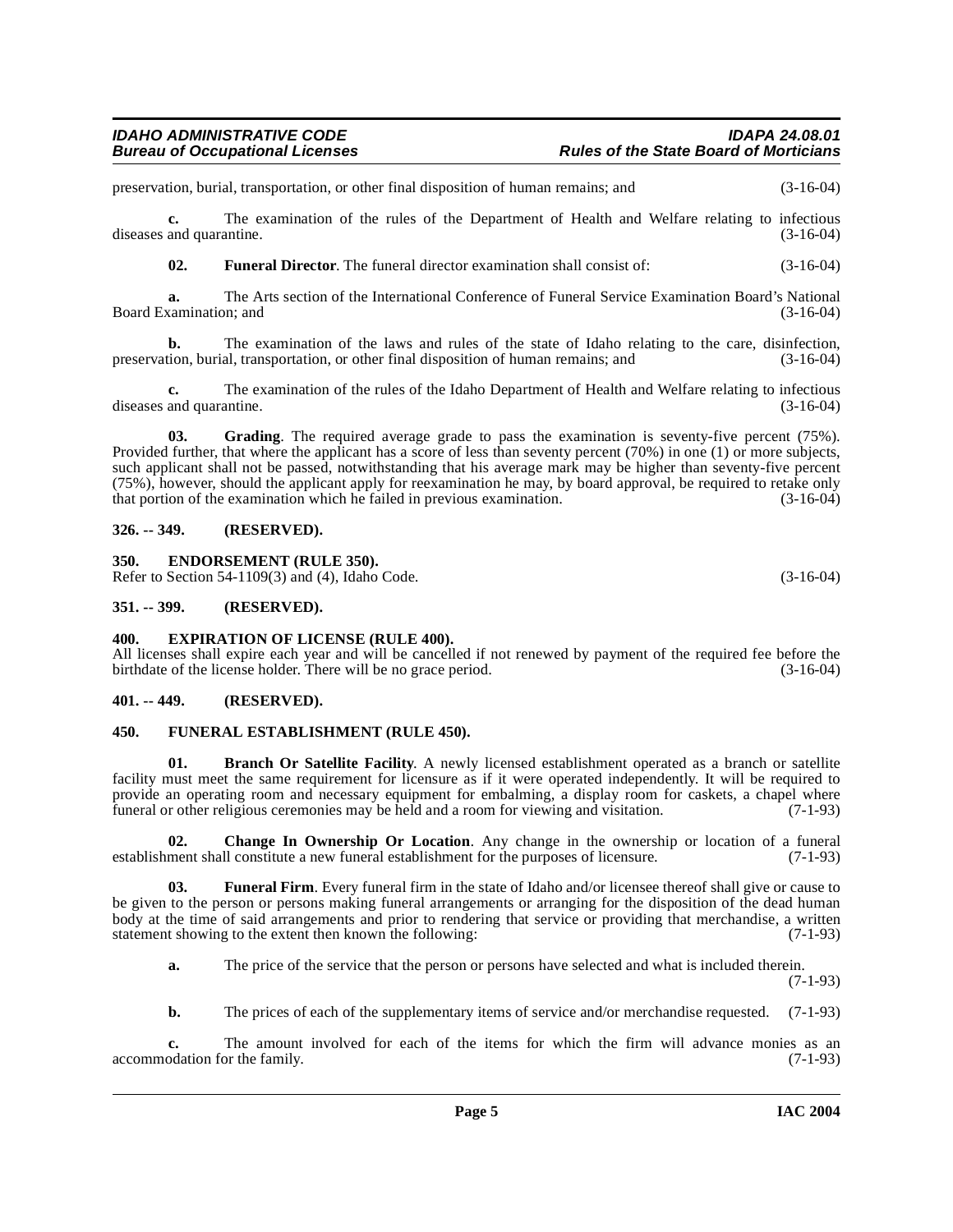**d.** The method of payment. (7-1-93)

**e.** If the quoted price includes a basic component of a funeral or a part thereof which is not desired, then a credit thereof should be granted. (7-1-93)

#### <span id="page-5-2"></span><span id="page-5-0"></span>**451. APPLICATION FOR LICENSE TO OPERATE A CREMATORY (RULE 451).**

**01. Contents Of Application**. Each applicant for a license to operate a crematory in Idaho shall supply to the Idaho Board of Morticians the following information: (3-16-04)

<span id="page-5-4"></span>

| а. | Name and address of corporation or firm; and | $(3-16-04)$ |
|----|----------------------------------------------|-------------|
| b. | Number of retorts; and                       | $(3-16-04)$ |
| c. | Signature of applicant; and                  | $(3-16-04)$ |
| d. | Date of signature.                           | $(3-16-04)$ |

<span id="page-5-8"></span>**02. Forms Issued By The Board**. The required "Application for License to Operate a Crematory" will be issued in blank and be made available to applicants by the Board. (3-16-04)

<span id="page-5-7"></span>**03. Equipment Listing, Drawing Approval And Air Quality Standards**. As a part of the initial on for licensure, the applicant must submit the following to the Board: (3-16-04) application for licensure, the applicant must submit the following to the Board:

**a.** Detailed information regarding the retort specifically documenting that the retort and nying equipment is listed by an approved testing agency as listed in the Uniform Fire Code; (3-16-04) accompanying equipment is listed by an approved testing agency as listed in the Uniform Fire Code;

**b.** One (1) set of blueprints for the proposed new construction or remodeling where the retort is to be located. The blueprints must be approved by the local building department as being in compliance with applicable building codes and ordinances; and  $(3-16-04)$ building codes and ordinances; and

**c.** A copy of the permit issued by the Department of Environmental Quality indicating compliance with air quality standards. (3-16-04) (3-16-04)

#### <span id="page-5-9"></span><span id="page-5-1"></span>**452. CREMATORY MINIMUM STANDARDS (RULE 452).**

<span id="page-5-10"></span>**01. Reasonable Sanitation And Safety Required**. In the interest of the protection of the public welfare, no license will be issued on an application to operate a crematory unless it is apparent that the crematory can, and will be operated in a reasonably sanitary and safe manner, free from substantial annoyance to the public.

(3-16-04)

<span id="page-5-11"></span>**02. Reduction Of Cremated Remains**. No crematory will be licensed or operated unless it is capable of reducing human remains to cremains containing not more than five percent  $(5%)$  of the weight of the body immediately after death.  $(3-16-04)$ immediately after death.

<span id="page-5-5"></span>**03. Delay Before Cremation**. No dead human body, regardless of cause of death, is to be cremated, nor is actual cremation of such a body to be commenced, unless the county coroner in the county in which the death occurred gives his written authorization to cremate the body. (3-16-04)

**04. Embalming**. If a dead human body is to be held longer than twenty-four (24) hours prior to cremation, the body must be either embalmed or refrigerated at thirty-six degrees Fahrenheit (36F) or less until cremated. No body can be held longer than fourteen (14) days after death prior to cremation unless there is a written request from the next-of-kin for holding the body. (3-16-04)

<span id="page-5-6"></span><span id="page-5-3"></span>**05.** Casket Not Necessary. It is not necessary for the body to be in a casket for cremation to take place.  $(3-16-04)$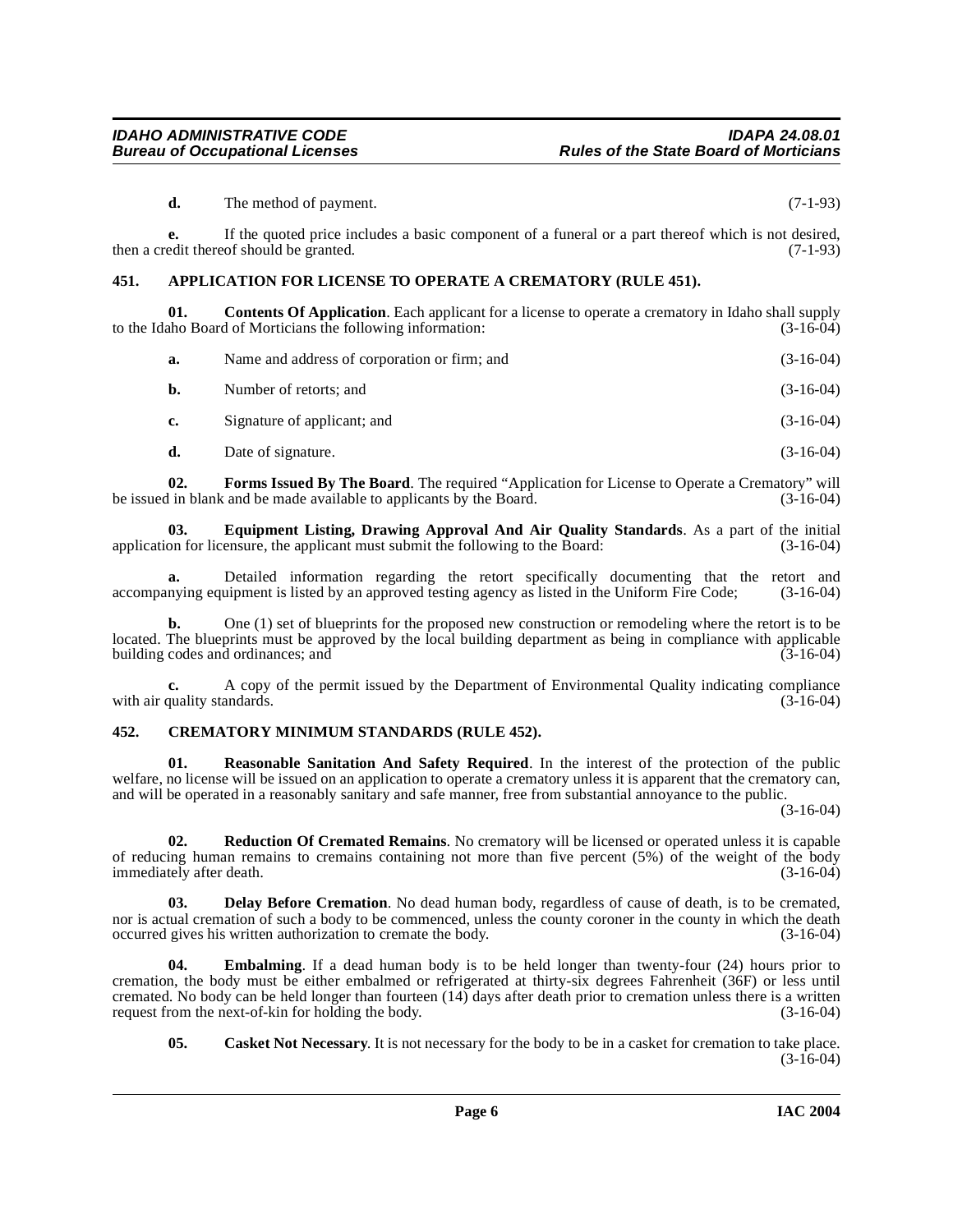**a.** This is not to be construed to mean that the crematory must cremate without a casket; and (3-16-04)

**b.** It will not prevent the operators from developing their own internal requirements for aesthetic or reasons. (3-16-04) sanitary reasons.

#### <span id="page-6-7"></span><span id="page-6-0"></span>**453. RECEIPT FOR BODIES TO BE CREMATED (RULE 453).**

The following must be performed by the operator of a crematory upon receipt of a human body for cremation: (3-16-04)

**01. Provide A Receipt**. A receipt must be delivered to the licensed mortician or funeral director, his another person who delivers such body to the crematory. (3-16-04) agent, or another person who delivers such body to the crematory.

<span id="page-6-6"></span>

| 02. | <b>Contents Of Receipt.</b> The receipt must show:    | $(3-16-04)$ |
|-----|-------------------------------------------------------|-------------|
| а.  | The name of the decedent whose body was received; and | $(3-16-04)$ |
| b.  | The date on which that body was received; and         | $(3-16-04)$ |
| c.  | The place where that body was received; and           | $(3-16-04)$ |
|     |                                                       |             |

**d.** The name and address of the funeral establishment from whom that body was received; and (3-16-04)

**e.** The name and address of the person, or the names and addresses of the persons, if more than one actually delivers the body. (3-16-04)  $(1)$ , who actually delivers the body.

#### <span id="page-6-8"></span><span id="page-6-1"></span>**454. RECORDS OF CREMATION OF BODIES (RULE 454).**

**01. Content Of Record**. Each crematory must maintain a record of each cremation of human remains, form of that crematory log as adopted by the board, disclosing: (3-16-04) all in the form of that crematory log as adopted by the board, disclosing:

<span id="page-6-4"></span>**a.** The name of the decedent whose body was cremated; and  $(3-16-04)$ 

**b.** The name and address of the person, or names and addresses of the persons if more than one (1), ng the cremation of that body as received by the crematory or its representative; and (3-16-04) authorizing the cremation of that body as received by the crematory or its representative; and

|  | The date upon which that body was received by the crematory; and | $(3-16-04)$ |
|--|------------------------------------------------------------------|-------------|
|--|------------------------------------------------------------------|-------------|

|  | The place where that body was received; and | $(3-16-04)$ |
|--|---------------------------------------------|-------------|
|--|---------------------------------------------|-------------|

- **e.** A statement as to whether or not the body was embalmed; and (3-16-04)
- **f.** The date of the cremation of that body; and (3-16-04)
- <span id="page-6-5"></span>**g.** The subsequent disposal of the cremated remains of that body by the crematory. (3-16-04)

**02. Responsibility For Record**. Such record must be made as soon as reasonably possible after the cremation and must be dated and signed by the owner and operator of the crematory and by the licensed mortician<br>who supervised or was otherwise directly responsible for the cremation. (3-16-04) who supervised or was otherwise directly responsible for the cremation.

**03.** Inspection By The Board. Such records must be maintained at the crematory and open for n at any reasonable time by the Board or its designated representatives. (3-16-04) inspection at any reasonable time by the Board or its designated representatives.

#### <span id="page-6-3"></span><span id="page-6-2"></span>**455. CONFIDENTIALITY OF RECORDS (RULE 455).**

Any disclosure of information obtained by the Board in connection with licensure activities and records of funerals or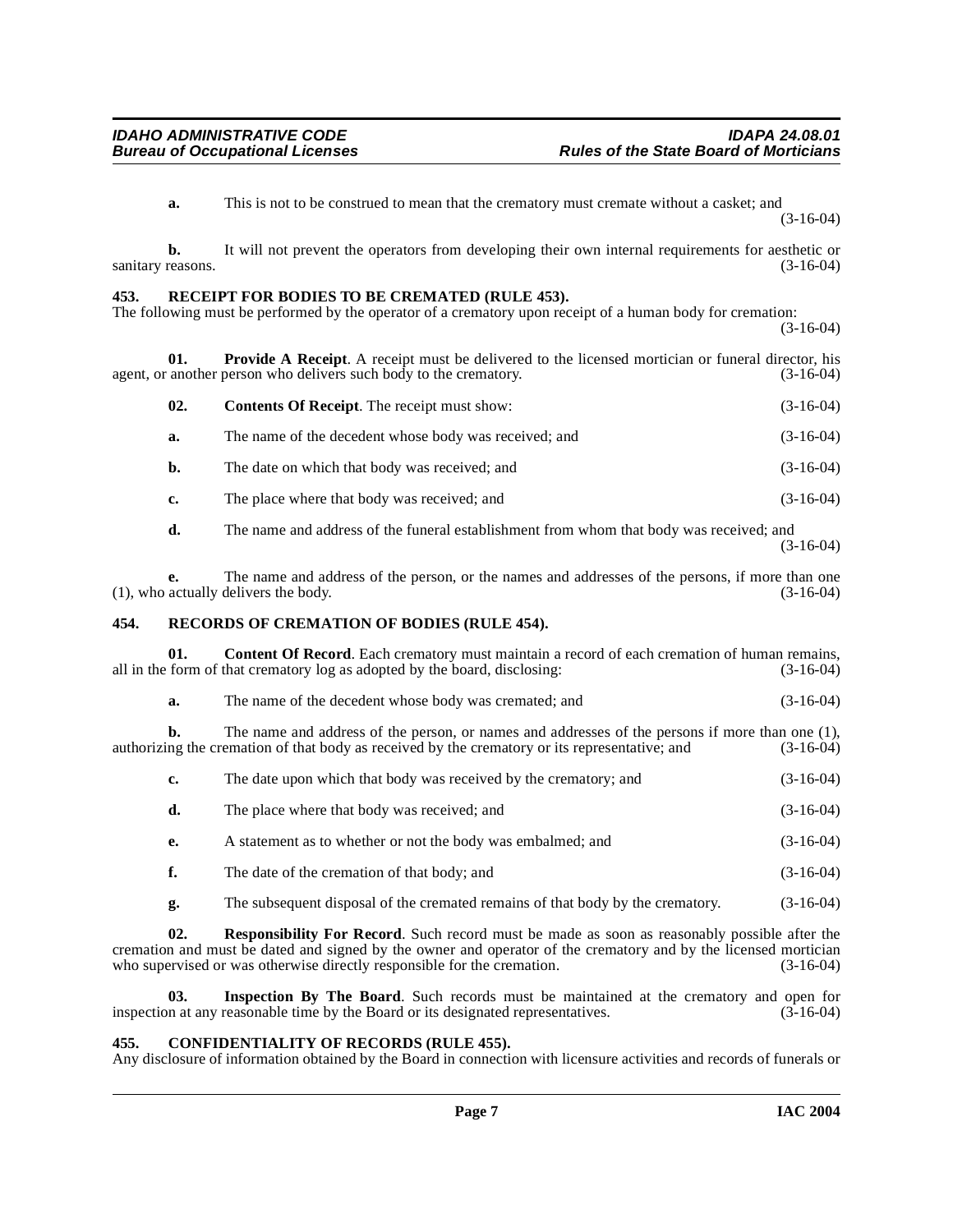<span id="page-7-12"></span><span id="page-7-11"></span><span id="page-7-10"></span><span id="page-7-8"></span><span id="page-7-1"></span><span id="page-7-0"></span>cremations must comply with Idaho Public Records Act 9-337 et seq., Idaho Code. (3-16-04) **456. -- 499. (RESERVED). 500. FEES (RULE 500). 01. Funeral Director**. Funeral Director - Eighty-five dollars (\$85). (3-13-02) **02. Funeral Establishment**. Funeral Establishment – One hundred twenty-five dollars (\$125) (original license/annual renewal). (3-13-02) **03. Crematory Establishment**. Crematory Establishment - Two hundred dollars (\$200) (original nnual renewa)l. (3-16-04) license/annual renewa)l. **04. Mortician**. Mortician - Eighty-five dollars (\$85) (original license/annual renewal). (3-13-02) **05. Mortician Resident Trainee**. Mortician Resident Trainee - Fifty dollars (\$50) (original license/<br>(3-13-02) (3-13-02) annual renewal). **06.** Application Fee. Application Fee – One hundred dollars (\$100). (3-13-02) **07.** Certificate Of Authority. Certificate of Authority - Fifty dollars (\$50) (original certificate/annual renewal).  $(3-13-02)$ renewal).  $(3-13-02)$ 

<span id="page-7-16"></span><span id="page-7-15"></span><span id="page-7-14"></span><span id="page-7-6"></span>**08. Application For Reinstatement**. Application for reinstatement within five (5) years - Twenty-five dollars (\$25) reinstatement fee and annual renewal fees for back years (Reference Section 67-2614, Idaho Code). (7-1-93)

<span id="page-7-13"></span>**09. Maintenance Of Pre-Need Trust Accounts Fee**. Pursuant to Section 54-1134 D., Idaho Code, a fee not to exceed ten percent (10%) of the annual earned interest income may be charged for maintenance of pre-need trust accounts.  $(7-1-93)$ 

#### <span id="page-7-9"></span><span id="page-7-2"></span>**501. DISCIPLINE (RULE 501).**

<span id="page-7-7"></span>**01.** Civil Fine. The Board may impose a civil fine not to exceed one thousand dollars (\$1,000) upon a mortician for each violation of Section 54-1116, Idaho Code. (3-18-99) licensed mortician for each violation of Section 54-1116, Idaho Code.

**02. Costs And Fees**. The Board may order a licensed mortician to pay the costs and fees incurred by the Board in the investigation or prosecution of the licensee for violation of Section 54-1116, Idaho Code. (3-18-99)

#### <span id="page-7-3"></span>**502. -- 549. (RESERVED).**

#### <span id="page-7-4"></span>**550. RULEMAKING HISTORY PRIOR TO JULY, 1993 (RULE 550).**

Changes and additions to the Rules of the Idaho Board of Morticians - adopted to be effective February 1, 1976. Changes and additions to the Rules of the Idaho Board of Morticians - adopted March 29, 1993 and effective April  $19, 1993.$  (7-1-93)

#### <span id="page-7-5"></span>**551. -- 999. (RESERVED).**